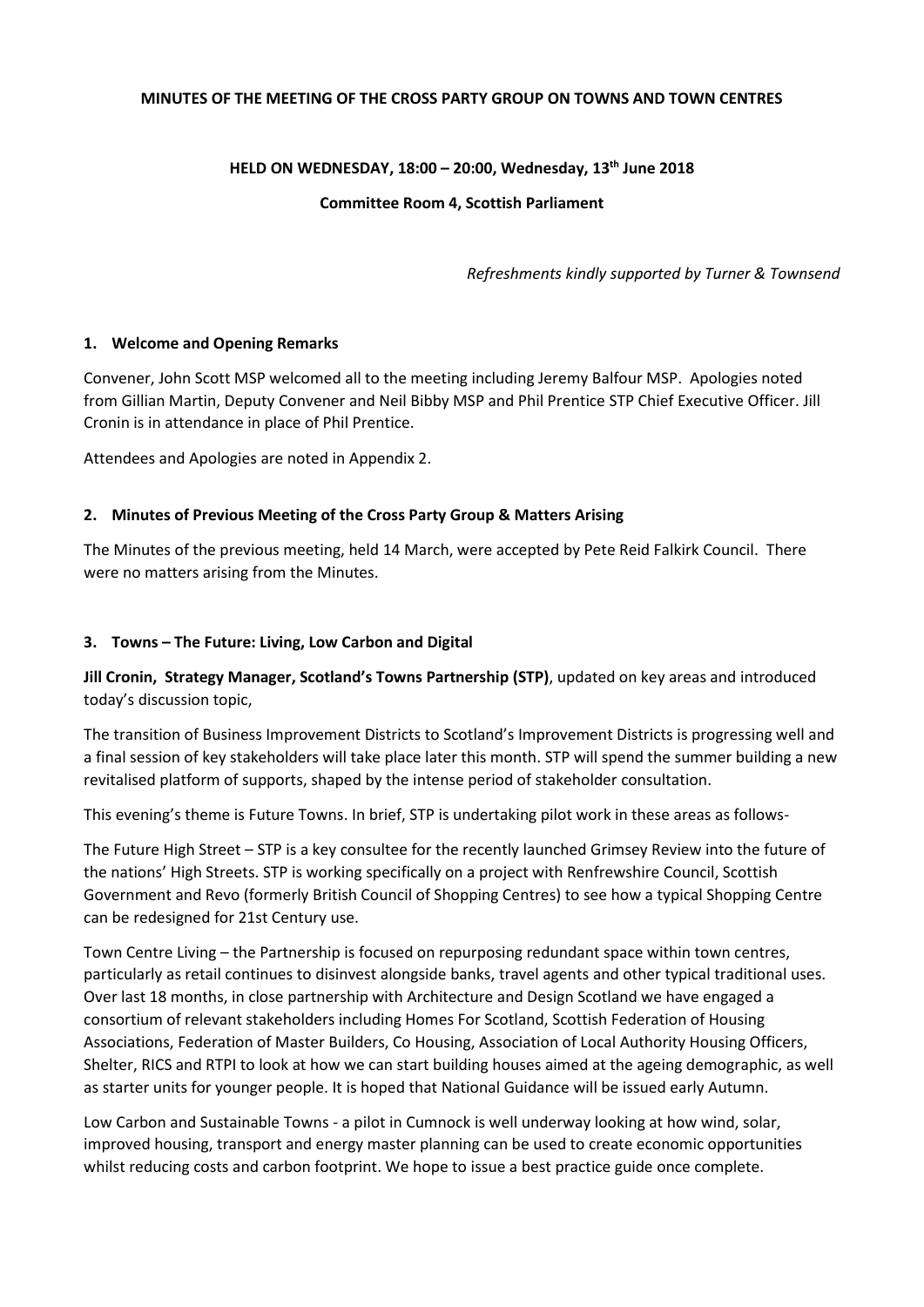Digital - following on from the success of last year's Digital Towns Programme, further work around digital and the new improvement district model, aims to show how joined up technology can improve the fortunes of a typical Scottish town centre.

In general, STP will shortly be launching an updated version of the Understanding Scottish Places (USP) diagnostic tool, which will incorporate better data on greenspace, heritage, housing, digital. The Partnership has also launched its 2018 CPD and media series so please keep engaging via www.scotlandstowns.org.

Finally, Scotland is sending a key delegation to the World Towns Summit in Berlin on the 18th-20th June to focus on how better economic models can be developed using town centres as the driving force. John Scott announced earlier, the launch of the MSP Connector programme. Please contact STP to get involved as an MSP or host.

# **Towns – the Future: Living**

Presented by Diarmaid Lawlor (DL), Director of Place, Architecture and Design Scotland and Steve Malone (SM), Architect, Architecture and Design Scotland.

Highlights are detailed below, with a presentation available on the STP website.

SM highlighted the benefits and barriers around town centre living and the aim to create 'caring places'. Through the town centre living project, service design work was carried out to create solutions for housing and communities; and ways in which town centres can support care through promoting a sense of place, worth, support and purpose.

To build a narrative around the caring place, service designers created personas with varying worries and needs. Within a small sample there are different needs and levels of dependency; translating to different forms of living requirements with implications on cost, place and resource.

Choice is key to a caring place. The town centre can become the core of a caring place; with better social wellbeing and outcomes.

Care can be hyper local, local and regional; resonating with the National Performance Framework – recognising wellbeing, dignity and compassion.

Town centres can be designed to socialise care in terms of home, places to meet, to do things, and a place to access care and support.

Realistic medicine – in essence, "doing with, rather than to, people"; supporting people's needs in different ways; building conditions for socialisation. Shift from medicalisation of loneliness to the socialisation of choice. The key message is that, we need to move from what to how, and repurpose what we already have.

The discovery phase is now nearing completion to be followed by a demonstration pilot phase. DL made a call for any organisations able to collaborate on ideas, partnerships and support.

#### Towns – the Future: Low Carbon

Presented by Graham Campbell, District General Manager, SP Energy Networks (SPEN), and Scotland's Towns Partnership Board Member.

Highlights are detailed below, with a presentation available on the STP website.

Heat and transport are biggest contributors to  $CO<sup>2</sup>$  in the UK today - not power. Core to a low carbon future–

- Consumer behaviour needs to change.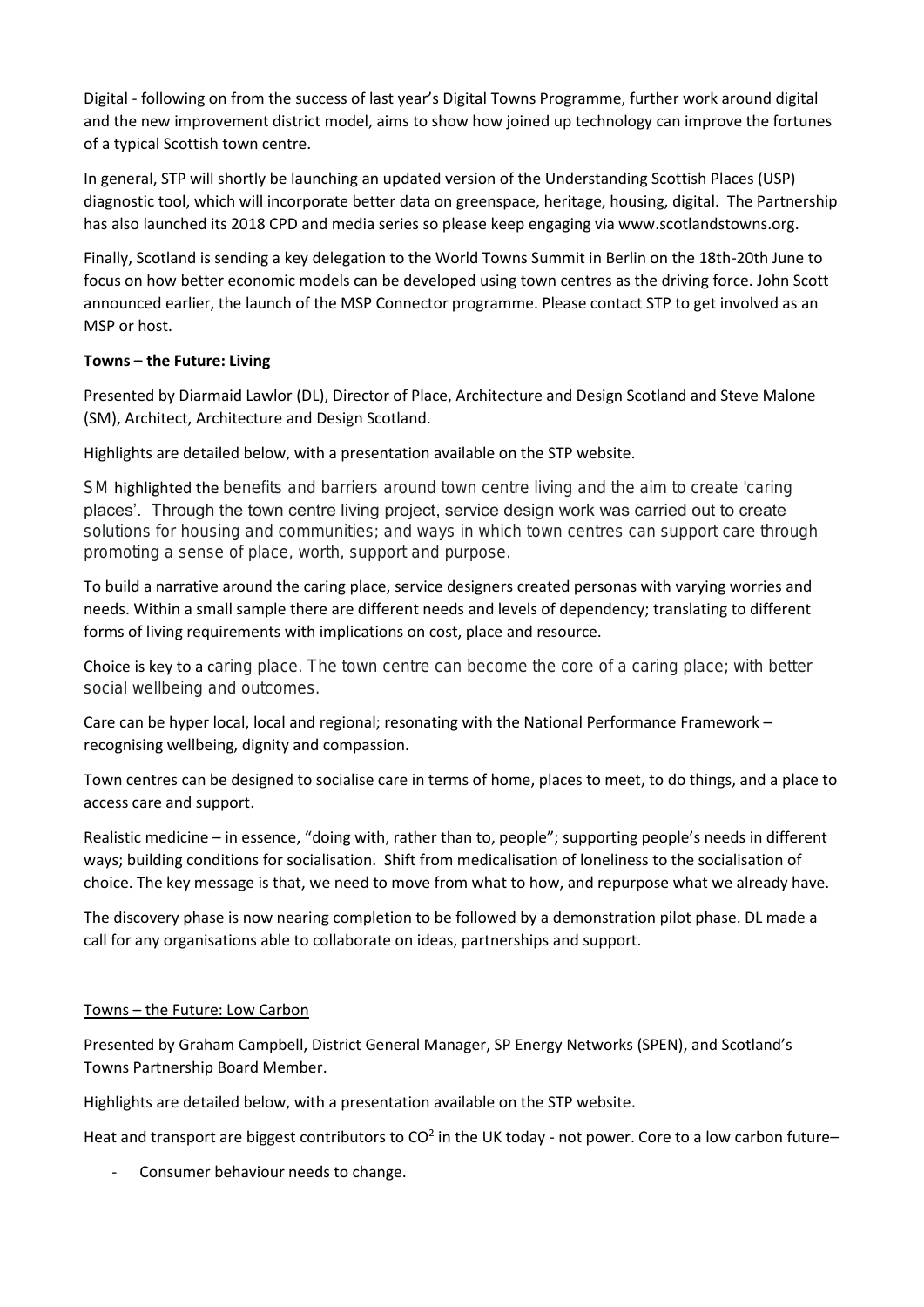- Decarbonisation of heat and transport. Electric vehicle readiness.
- A reliable, cost effective grid. Decentralisation of energy.
- Resilience and security.

Scottish towns can be part of a smart, low carbon energy network of the future.

SPEN has committed to voluntarily contribute up to £15m, funding initiatives that support Scotland's ambitious green energy plans.

Priorities of the Fund:

- Renewable and low carbon innovative solutions
- Transport supporting the uptake and infrastructure provision of Electric Vehicles
- Local energy systems local solutions to match generation and demand
- Learnings and data to assess future impact of low carbon economy
- Provision of affordable energy for consumers tackling fuel poverty
- Low carbon job creation

There is a need for more action – the market for decarbonising heat is not responding quickly enough.

GC calls for widespread engagement to ensure towns can adapt to and be at the heart of a low carbon future. In summary -

- A reliable, cost effective grid at the heart of our low carbon future.
- Engaging with a wide range of stakeholders to work towards EV readiness and have a number of key flagship projects in development.
- The debate on decarbonisation of heat is underway, and a wider expansion of electric heat pumps could play its part.

#### **Towns - the Future: Digital**

Presented by Simon Baldwin Director, Destination 66 and Bill Harvey, Manager, Kirkcaldy4All Business Improvement District; sharing findings on the future of digital towns following on from a recent STP pilot project. Highlights are detailed below, with a presentation available on the STP website.

The digital towns pilot programme looked at 8 projects, covering 21 towns, BIDs and cities, centred around,

- encourage new strategic collaborations
- improve digital participation and skills
- create scalable best practice for digital deployment in towns/town centres and city neighbourhoods

Digital services would bring a multitude of reasons and benefits to residents, business, visitors, employees, leisure, public sector and third sector.

However, the single biggest factor shared by all consulted was their inability to see how digital services could be funded – not only in the short to medium term but beyond current budget forecasts. There is a lack of long-term funding available for towns to adapt to the digital age.

Research looked at all options and demonstrated that no single existing funding channel could be relied upon beyond a 1 – 2 year timeframe to deliver and support all that's being sought.

Leading to the conclusion: to create scalable best practice for digital deployment that will foster new, strategic collaborations and improve digital participation and skills – a new, sustainable model is required. Proposed is an 'improvement district' model, funded via the same mechanism as a traditional Business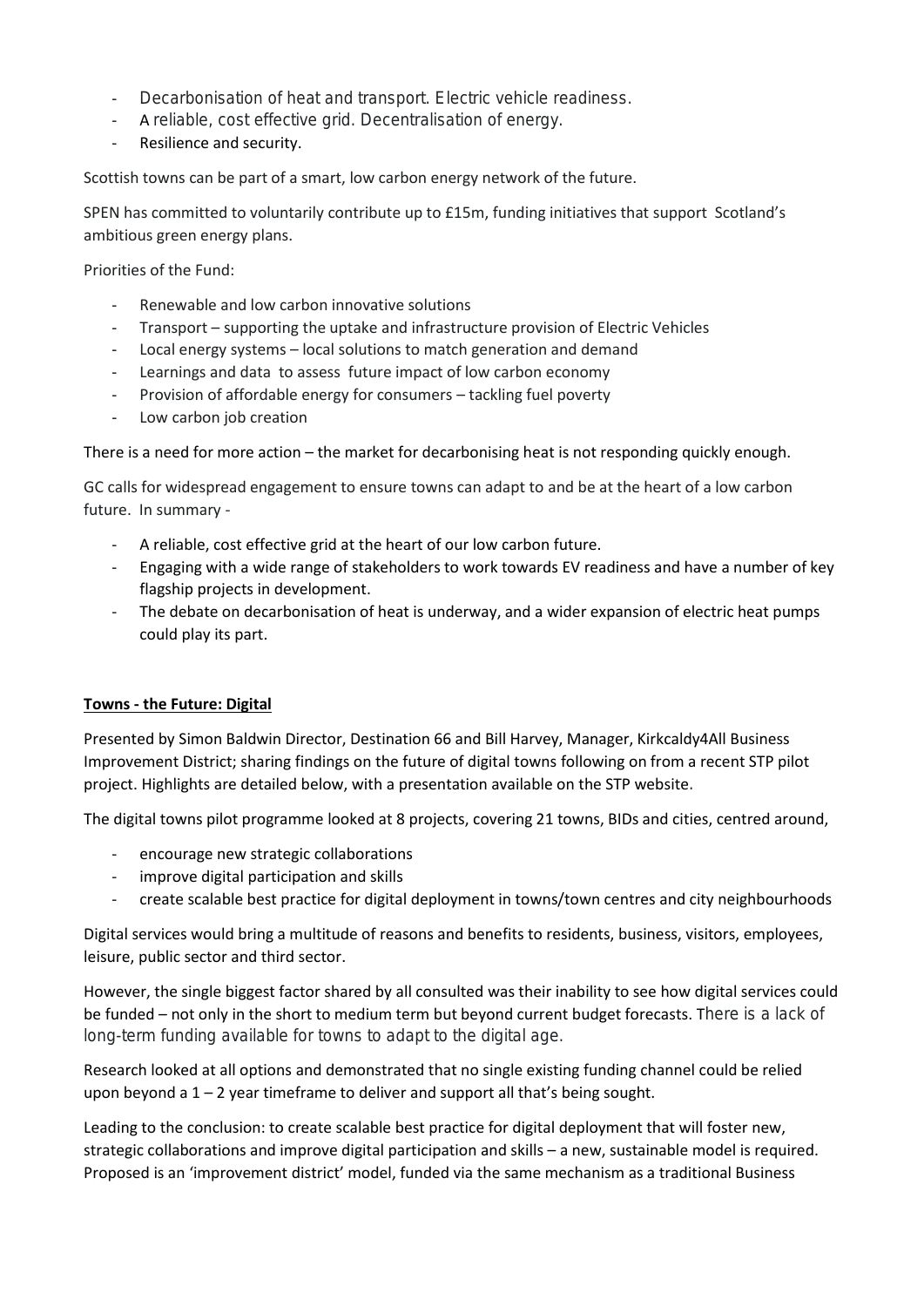Improvement District - namely charging a percentage of non-domestic business rates - to create a single focus delivery utilising digital and social media platforms, free public realm Wi-Fi and data analytics.

# Discussion

Pete Reid, praised speakers and pertinence of subjects which are faced in town centres being brought to these meetings with the help of STP. He commented that there seems an opportunity to create a different form of citizen participation that can be monetised. What is the barrier to realising creation? We probably need to be radical and bold – perhaps this could be encouraged and government-led. John Scott MSP challenged resourcing issues.

In response, Graham Campbell said in terms of energy, the infrastructure is there – we just need to be a bit smarter in how it's used.

Simon Baldwin – pilot projects demonstrate and prove what works on small scale and so reduces the fear. Following up on this, David Amos, Islands Growth Deal was interested in how it would work commercially. In response, through the existing BID infrastructure.

Diarmaid Lawlor commented that we should not think in terms of sunk costs but in value creation - to create a different form of economy, energy etc. Otherwise we are left with numerous disconnected systems.

John Scott MSP asked Steve Malone (SM) about having to content with healthcare resourcing and ageing demographic. SM suggested that this is why what they're doing is so important. Preventative health measures will be key and positively using technology to predict health needs of the elderly in the future.

Simon Baldwin added that at local level, the improvement districts model, can help to support a community hub with digital capability which health professionals can use as a conduit to share information.

Diarmaid Lawlor highlighted that in terms of new models for town centre living, an example in Utrecht, illustrates how intergenerational peer communities help create capability across generations. For example, fast digital adoption and smart tech use to support people living at home. Whatever age you are, town centres are a fantastic space to provide this environment.

Graham Campbell highlighted SPEN's priority scheme goes way beyond the expected, including supporting travel in bad weather, shopping, providing food.

Linton Smith Falkirk BID asked how a digital BID and original BID relate to each other. Would there be two levies? Bill Harvey explained that they view it as a proposal as to how their BIDs progress. It complements all that they do and is a means of communication. However, a digital BID could be standalone and a concept that could be rolled out to anywhere in Scotland. It needn't replace a BID unless they choose to go in that direction at next renewal. A digital BID can also have a wider catchment.

Jill Cronin added that with the relaunch of the new BIDs model, it will be very much about the range of options, not a one size fits all.

Alex Fleming, BID Manager for Falkirk, commented on her enthusiasm for what has been discussed. It is heartening to see how far down that line Falkirk is. As they move to BID version four and consult with levy payers, much more of the holistic approach spoken about tonight will take place.

John Scott MSP thanked this evening's talented and eloquent speakers, acknowledging their enthusiasm.

# **4. Any Other Competent Business**

Rhona Gibb, Paths for All highlighted that they are about to launch a new £2m fund called, smarter choices, smarter places – it is for communities and other organisations, with grants from £5k to £50k, based on 50%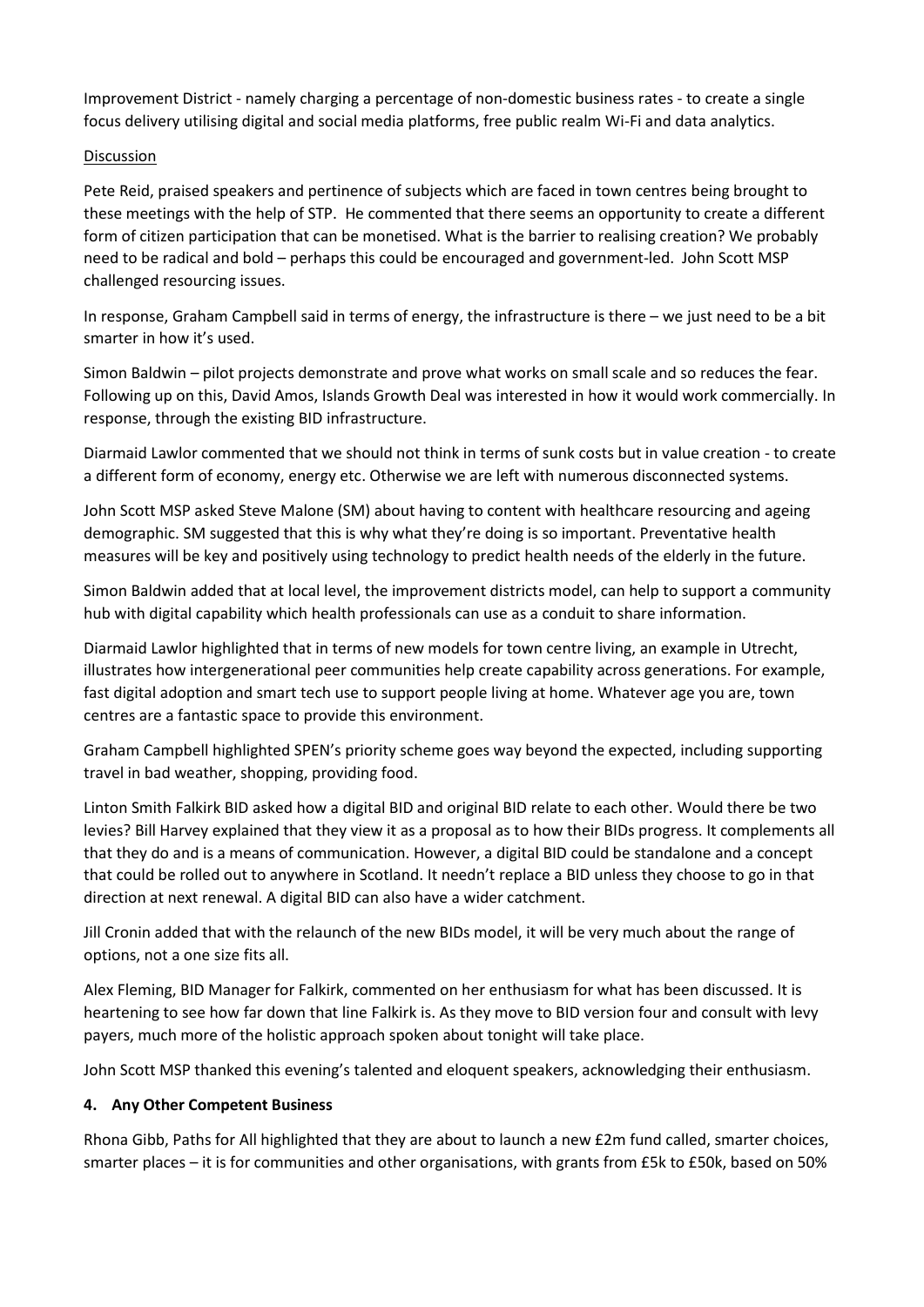match funding which can be in kind. The criteria are based upon behavioural change and active travel. This may be particularly interesting for BIDs. The same funding remains but for local authorities application.

# **5. Date of Next Meeting**

The next meeting will take place on Wednesday, 26 September from 1800 - 2000.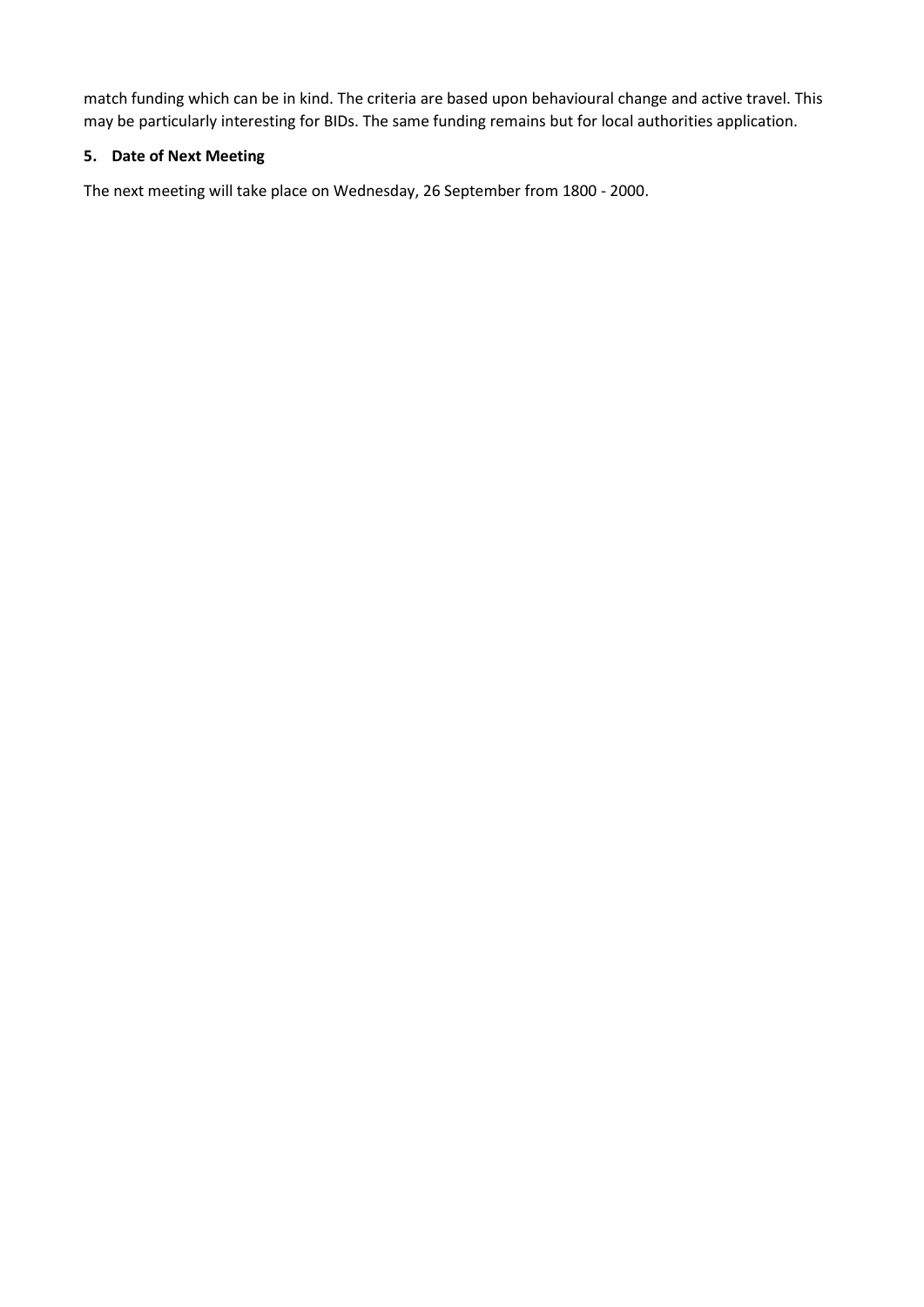## **APPENDIX 1 – RECORD OF 13 JUNE 2018 AGENDA**

### **Cross Party Group on Towns and Town Centres**

#### **18:00 – 20:00, Wednesday, 13th June 2018**

## **Committee Room 2, Scottish Parliament**

#### **AGENDA**

### **'Towns - The Future: Living, Low Carbon & Digital'**

#### **Refreshments kindly supported by Turner & Townsend**

- 17:45 Meet in Parliament reception area
- 18:00 Light refreshments
- 18:15 Welcome and Opening Remarks John Scott MSP, Convener
- 18:20 Minutes of the Meeting of the Cross Party Group held 15th March

Matters Arising from the Minutes

## **Towns - The Future: Living, Low Carbon & Digital**

| Introduction                                                                                                           |
|------------------------------------------------------------------------------------------------------------------------|
| Jill Cronin, Strategy Manager, Scotland's Towns Partnership                                                            |
| Living                                                                                                                 |
| Diarmaid Lawlor, Director of Place, Architecture + Design Scotland                                                     |
| Steve Malone, Architect, Architecture + Design Scotland                                                                |
| Low Carbon                                                                                                             |
| Graham Campbell, Director of Generation for Scotland, Scottish Power, and Scotland's<br>Towns Partnership Board Member |
| Digital                                                                                                                |
| Simon Baldwin, Director, Destination 66                                                                                |
| Bill Harvey, Manager, Kirkcaldy4All Business Improvement District                                                      |
| Discussion                                                                                                             |
| Any Other Competent Business                                                                                           |
| Close of Meeting followed by Refreshments (Depart by 20:00)                                                            |
|                                                                                                                        |

Date of Next Meeting and AGM – September 26 (18:00 – 19:30) – 'Towns: The Evening Economy'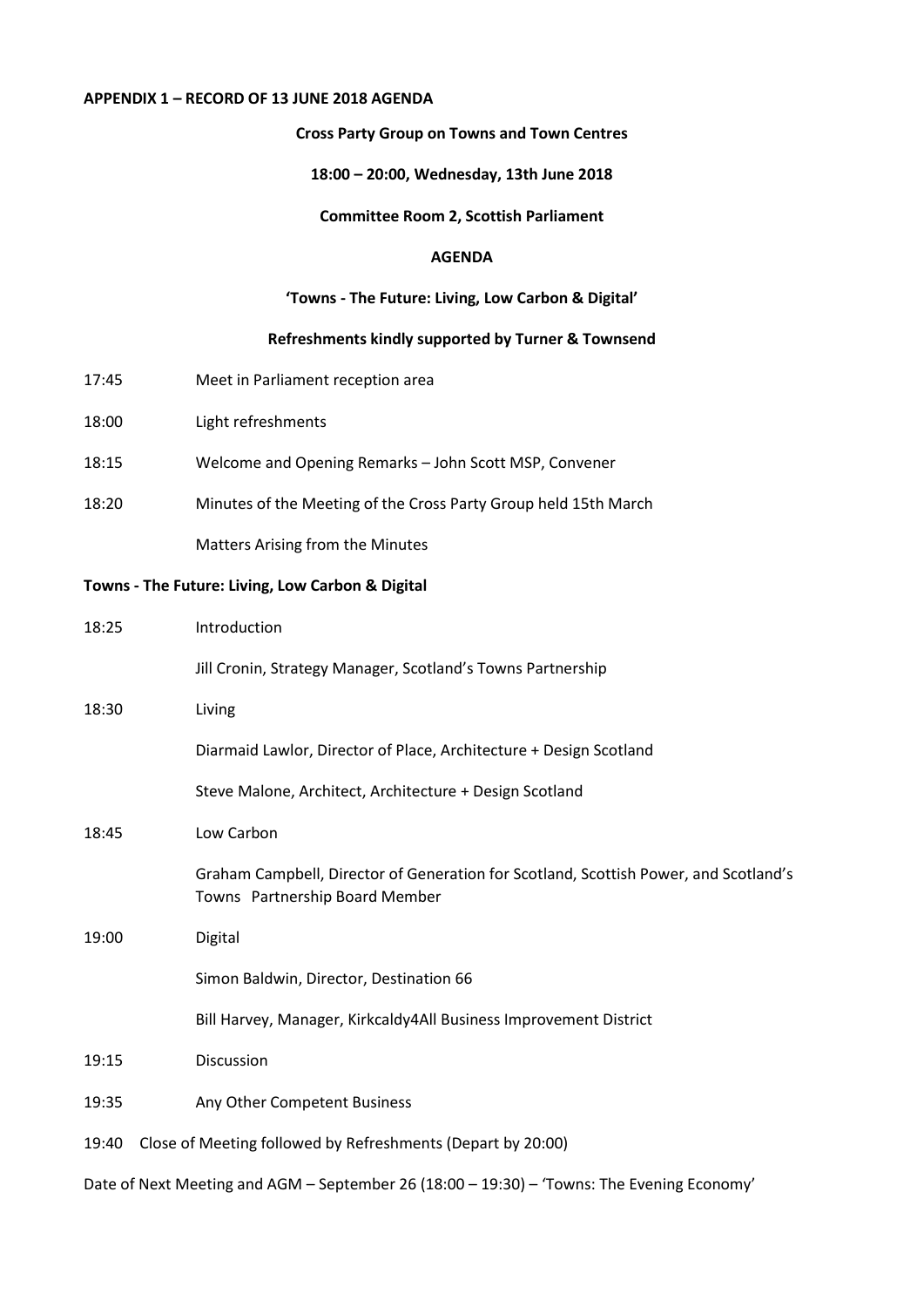# **APPENDIX 2 – ATTENDANCE AND APOLOGIES FOR THE CPG ON 13 JUNE 2018**

## **Attendees**

| David        | Amos           | <b>Renfrewshire Council</b>         |
|--------------|----------------|-------------------------------------|
| Jamie        | <b>Baker</b>   | <b>East Lothian Council</b>         |
| Simon        | <b>Baldwin</b> | Destination 66                      |
| Jeremy       | <b>Balfour</b> | <b>MSP</b>                          |
| Gordon       | Bell           | The Retailer                        |
| Elaine       | Bone           | <b>Scotland's Towns Partnership</b> |
| Rhona        | <b>Brown</b>   | Scotland's Towns Partnership        |
| Graham       | Campbell       | SP EnergyNetworks                   |
| Thomas       | Cochrane       | North Lanarkshire Council           |
| Janice       | Connelly       | <b>Shotts Community Council</b>     |
| Evie         | Copland        | The Stove Network                   |
| John         | Corbett        | SAOL                                |
| John         | Cowan          | <b>Real Retail Solution</b>         |
| Jill         | Cronin         | Scotland's Towns Partnership        |
| Lisa         | Edwards        | <b>Dunfermline Delivers</b>         |
| Cllr Ian     | Ferguson       | <b>Fife Council</b>                 |
| Alex         | Fleming        | <b>Falkirk Delivers</b>             |
| David        | Gear           | <b>East Dunbartshire Council</b>    |
| Rona         | Gibb           | Paths for All                       |
| Andrew       | Grieve         | <b>Weather Proofing</b>             |
| Bill         | Harvey         | Kirkclady4All BID                   |
| Colin        | Henderson      | CityFibre                           |
| John         | Howie          | <b>NHS Health Scotland</b>          |
| Pamela       | Humphries      | North Lanarkshire Council           |
| Diarmaid     | Lawlor         | Architecure + Design Scotland       |
| David        | Lindgren       | <b>Essential Edinburgh</b>          |
| George       | Linton-Smith   | <b>G W Smith Properties</b>         |
| Alison       | Jones          | Scotland's Towns Partnership        |
| Kirsty       | Macari         | <b>Angus Council</b>                |
| <b>Brian</b> | MacDonald      | <b>SURF</b>                         |
| Steve        | Malone         | Architecture + Design Scotland      |
| Alexa        | Martin         | <b>Stirling Council</b>             |
| Kenny        | McCreary       | South Lanarkshire Council           |
| Fiorella     | Modolo         | <b>Wardell Armstrong LLP</b>        |
| Cllr Lynne   | Nailon         | South Lanarkshire Council           |
| Stewart      | <b>Ness</b>    | <b>West Lothian Council</b>         |
| John         | Park           |                                     |
| Pete         | Reid           | <b>Falkirk Council</b>              |
| Gemma        | Richardson     | Pagoda PR                           |
| Ewan         | Robertson      | Scotland's Towns Partnership        |
| Mark         | Rowley         | <b>Scottish Borders Council</b>     |
| Lorna        | Scott          | <b>NHS</b>                          |
| Calum        | <b>Strang</b>  | Church of Scotland                  |
| Paul         | Surgenor       | Pagoda PR                           |
| Donna        | Sutherland     | Aberdeenshire Council               |
| Wiktoria     | Szulik         | <b>Wardell Armstrong LLP</b>        |
| Ann          | Weir           | North Lanarkshire Council           |